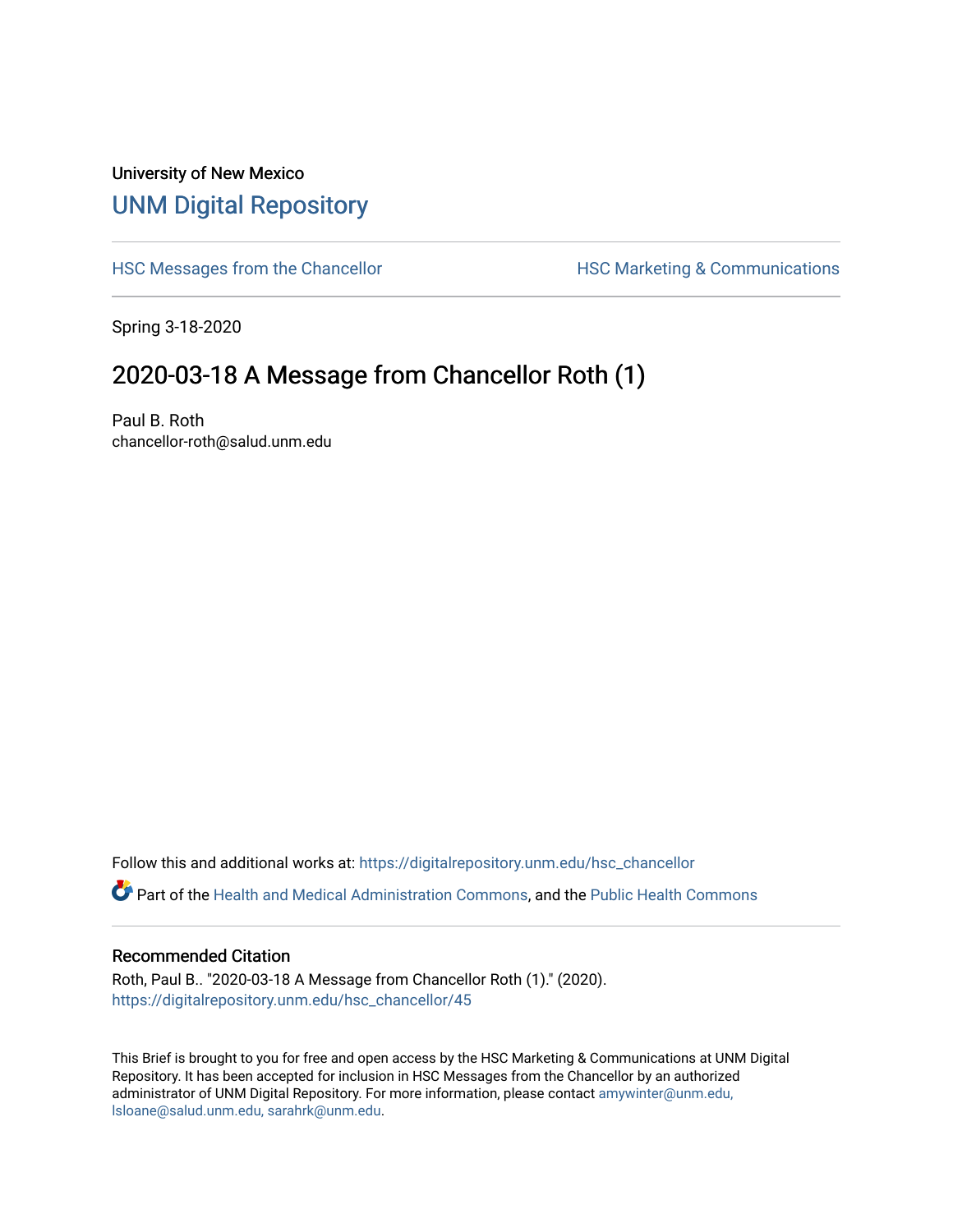

## **A Message from Chancellor Roth**

Dear Colleagues:

As of this morning, 28 New Mexicans have tested positive for the coronavirus, and more than 2,300 tests have been administered statewide. Many of you may know the Governor just held a press conference announcing the first case of community acquired COVID-19. I want to stress again the importance of social distancing.

The Governor has now closed all malls, movie theaters, and gyms. She also has ordered all restaurants to move to take-out or delivery only.

We are doing our part to stop the spread and I hope those of you who are now working from home are settling in to your new routine. Here are the latest updates from throughout the Health Sciences Center:

- I have decided to follow the best practices of medical schools across the country and cancel clinical clerkships for our students in the School of Medicine, so as not to unnecessarily expose them to risk of infection. This change will take effect by the end of today. Students will also receive messaging on how we will continue to get them the experiences they need for their studies. College of Nursing has notified their students about changes. [Find this information here.](https://unm.us19.list-manage.com/track/click?u=59ce53c1a4dedb490bac78648&id=9364caed65&e=b4bbfca2c0) College of Pharmacy has also notified their students of changes and you can [find those details here.](https://unm.us19.list-manage.com/track/click?u=59ce53c1a4dedb490bac78648&id=e4fbc1caba&e=b4bbfca2c0) The College of Population Health students have also been notified of how classes are changing but do not have rotations to cancel.
- I want to clarify that our tiered approach to having non-clinical staff work from home does not apply to UNM Hospitals, Sandoval Regional Medical Center or the UNM Medical Group. They are each working on their own plans and will be communicating them separately. For those reporting for duty at in the clinical entities, we are studying ways to enhance on-the-job social distancing, possibly including alternative work locations or workspaces. We are also developing plans for working from home that